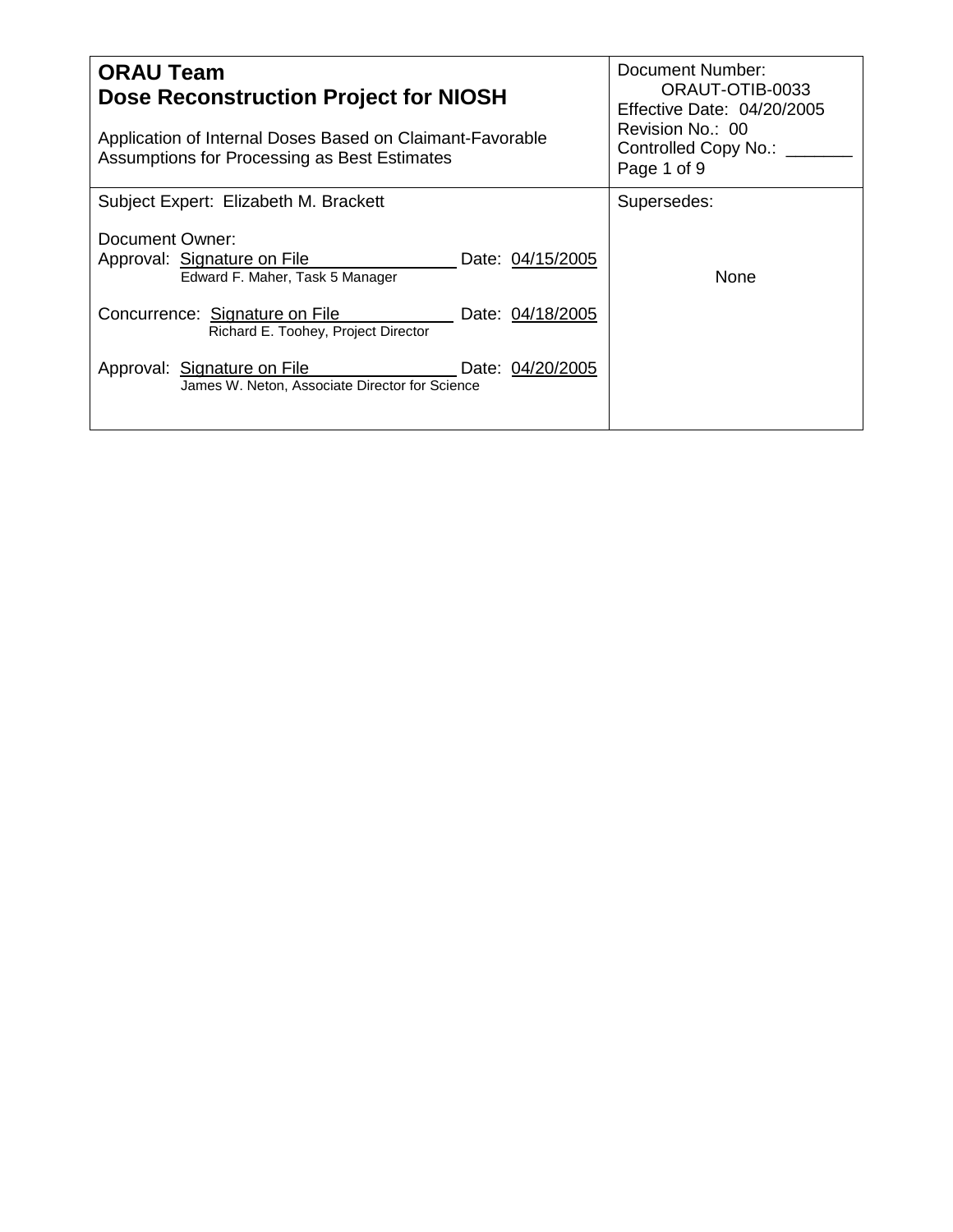|  | Effective Date: 04/20/2005   Revision No. 00 |  | Document No. ORAUT-OTIB-0033 | $\vert$ Page 2 of 9 |
|--|----------------------------------------------|--|------------------------------|---------------------|
|--|----------------------------------------------|--|------------------------------|---------------------|

# **RECORD OF ISSUE/REVISIONS**

| <b>ISSUE</b><br><b>AUTHORIZATION</b><br><b>DATE</b> | <b>EFFECTIVE</b><br><b>DATE</b> | REV.<br>NO. | <b>DESCRIPTION</b>                                                                                                                                                                     |
|-----------------------------------------------------|---------------------------------|-------------|----------------------------------------------------------------------------------------------------------------------------------------------------------------------------------------|
| <b>Draft</b>                                        | 04/05/2005                      | $00 - A$    | New technical basis document to provide instructions<br>on the application of overestimated internal doses for<br>processing as best estimates. Initiated by Elizabeth M.<br>Brackett. |
| <b>Draft</b>                                        | 04/12/2005                      | $00 - B$    | Incorporates internal review comments. Training<br>required. Initiated by Elizabeth M. Brackett.                                                                                       |
| 04/20/2005                                          | 04/20/2005                      | 00          | First approved issue. Initiated by Elizabeth M.<br>Brackett.                                                                                                                           |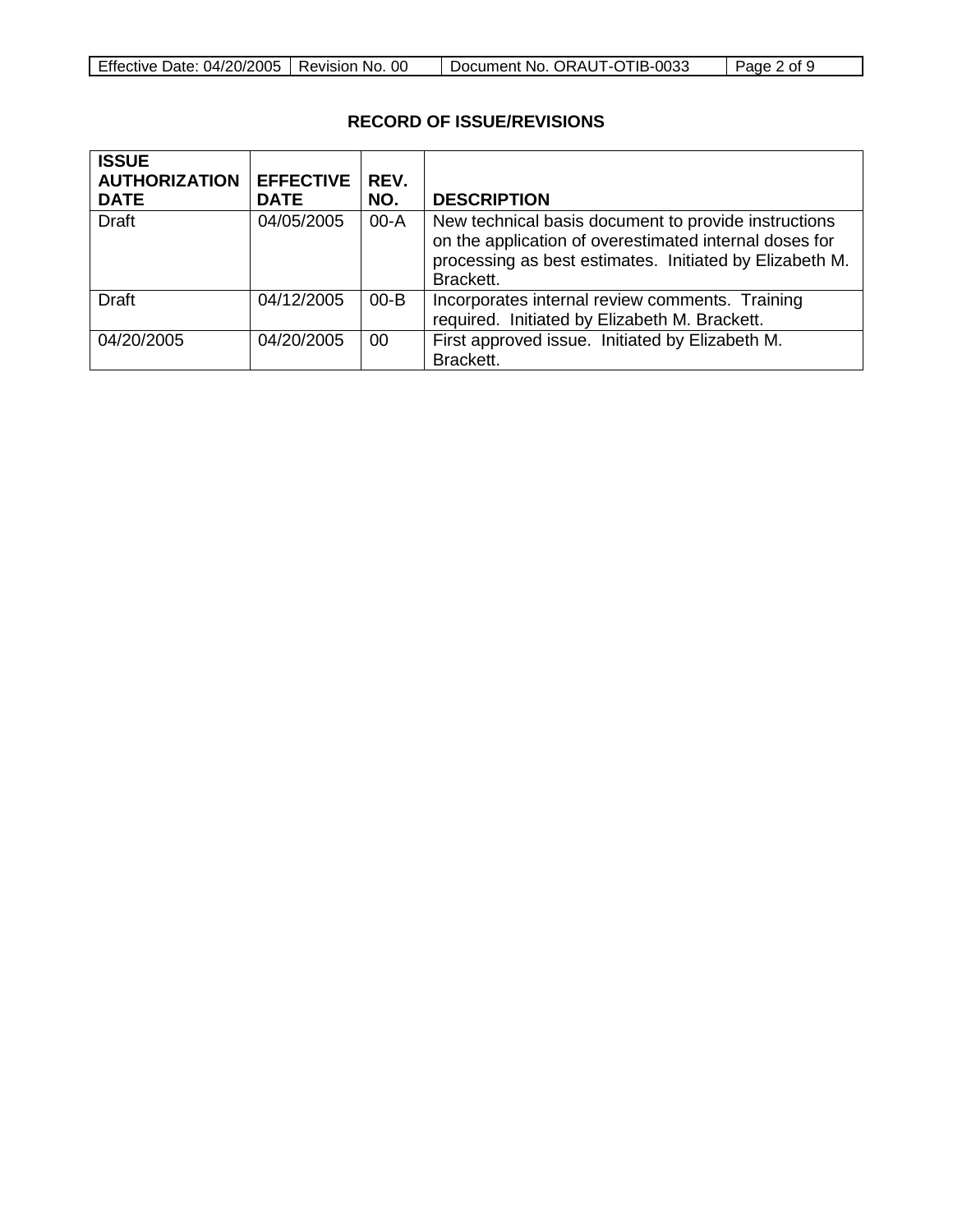| Effective Date: 04/20/2005   Revision No. 00 | Document No. ORAUT-OTIB-0033 | Page 3 of 9 |
|----------------------------------------------|------------------------------|-------------|
|----------------------------------------------|------------------------------|-------------|

#### **1.0 PURPOSE**

The purpose of this document is to provide a graded approach to the application of overestimated internal doses in Oak Ridge Associated Universities (ORAU) Team Technical Information Bulletin (OTIB) ORAUT-OTIB-0018, Internal Dose Overestimates for Facilities With Air Sampling Programs, for processing cases in the absence of complete information. ORAUT-OTIB-0018 was written to be applied as an overestimate for workers with no significant intakes of particulate radioactive material. Because it was intended to be used only as an overestimate, it did not consider additional factors that could limit the upper bound for certain types of workers.

These factors include:

- The period during which the energy employee worked,
- The processes conducted at the site at which the energy employee worked,
- The job category and work location of the energy employee, and
- The results of bioassay measurements for the energy employee.

These factors are addressed here to enable application of the values in ORAUT-OTIB-0018 in a graded manner as the best available estimate in the absence of specific site or individual information, when appropriate.

#### **2.0 BACKGROUND**

The final rule that describes the methods for dose reconstruction (42 CFR Part 82) allows the assumption of exposure conditions that maximize the internal dose to the organ where the cancer originated in cases where information in the energy employee's personal exposure records and the general site information gathered for the site are insufficient to determine specific internal radiation exposure conditions for the case. Use of a large dose estimate to complete the dose reconstruction is permissible. Information obtained through additional research would not result in a higher internal dose to the organ where the cancer originated, and would likely lower the dose.

This document applies to all workers covered under ORAUT-OTIB-0018; it does not extend the applicable periods specified in the OTIB.

ORAUT-OTIB-0018 does not apply to intakes of tritium. Because tritium bioassay analysis is easy and quick, it is assumed that an individual with a significant potential for intakes was monitored. An assessment of these results must be included in addition to the doses applied in the OTIB.

Radioiodines are not addressed in ORAUT-OTIB-0018; doses are generally significant only for thyroid cancers. For thyroid cancers, the OTIB may be applied if the resultant probability of causation (POC) is greater than 50% for the purposes of this document. For thyroid cancers with POCs less than 50%, radioiodines must be added separately if a significant intake potential exists.

This document does not replace or override ORAUT-OTIB-0014, and it does not supersede any information in a site profile if this document contradicts that information.

#### **3.0 EXPOSURE CATEGORIES**

Several categories are delineated for the purpose of applying a graded approach. The dose reconstructor must apply judgment when determining the appropriate categories for individual workers and take into account all information in the worker's file, (e.g., telephone interview information and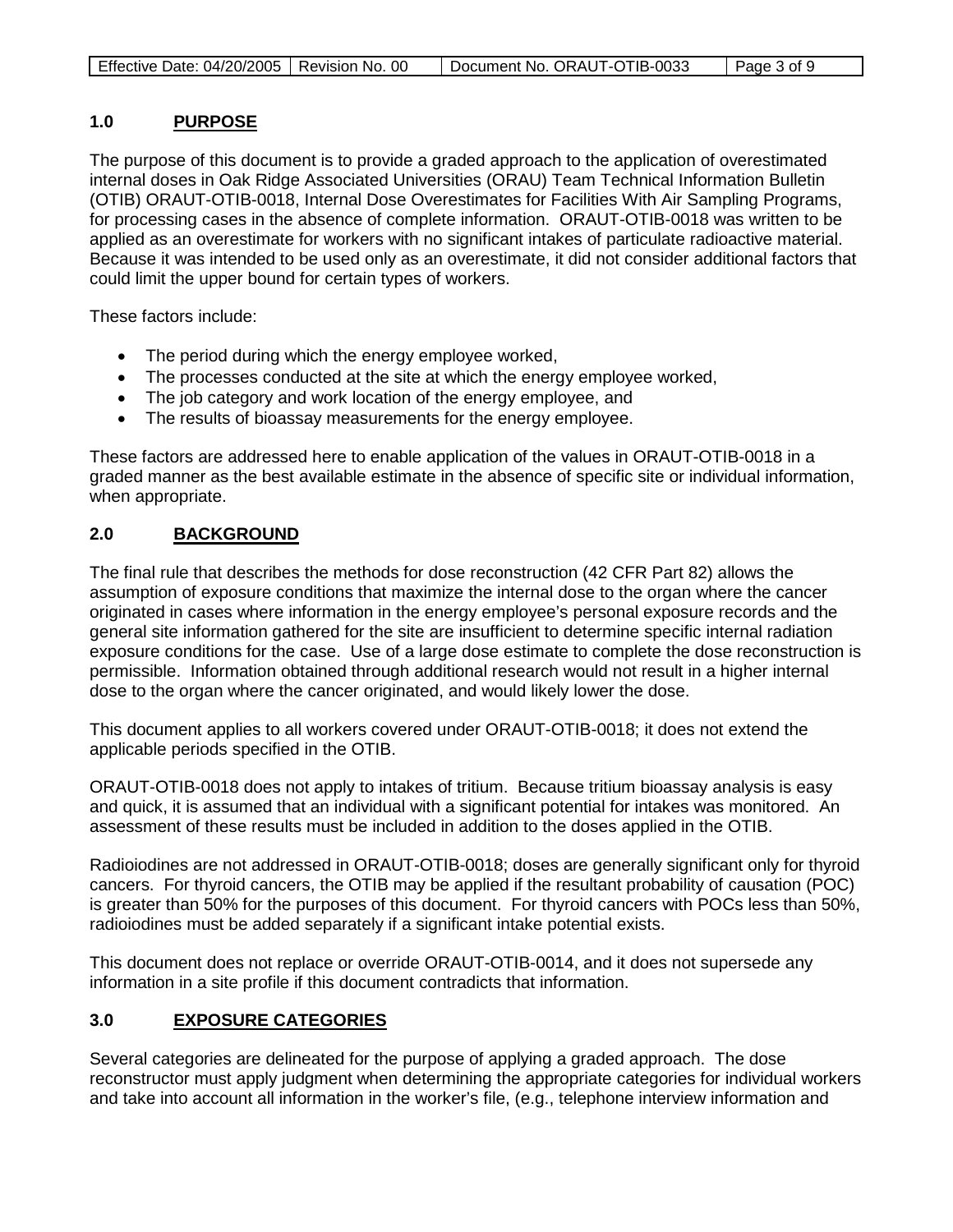| Effective Date: 04/20/2005   Revision No. 00<br>Document No. ORAUT-OTIB-0033 | $\vert$ Page 4 of 9 |
|------------------------------------------------------------------------------|---------------------|
|------------------------------------------------------------------------------|---------------------|

external doses). A worker's assigned category may change over time if the worker changed job titles or work locations.

## **3.1 EXPOSURE POTENTIAL**

Three levels of potential exposure are applied. Attachment A provides guidance and examples on exposure potential specific to job and location. These are provided as guidance only; job titles could have had different usages at different sites.

## **Seldom Exposed Above Airborne Environmental Level**

Individuals in jobs that seldom to never involved work with unsealed radioactive sources and who worked in locations with airborne activity levels no greater than the environmental background.

## **Intermittently Exposed Above Airborne Environmental Level**

Individuals with jobs that could have involved work with unsealed sources on occasion but not routinely, or individuals who sometimes entered an area with a potential for airborne activity levels greater than the environmental background.

## **Routinely Exposed Above Airborne Environmental Level**

Individuals with jobs that were likely to have routinely involved work with unsealed sources, or individuals who worked in areas likely to have airborne activity levels greater than the environmental background.

## **3.2 PERIOD**

With the implementation of U.S. Department of Energy (DOE) Order 5480.11, Radiation Protection For Occupational Workers, in 1989 and the subsequent codification of requirements (10 CFR 835, Occupational Radiation Protection) a few years later, monitoring programs became more robust and personnel who had a modest exposure potential were likely to have been monitored. Respiratory protection was generally required for radiological areas that had levels greater than 10% of the derived air concentration, on which ORAUT-OTIB-0018 is based. Before that time, bioassay monitoring is likely to have been less organized and proceduralized, with routine monitoring at some sites or at particular facilities within a site but with sporadic or as-needed sampling at other sites and locations. Records of some of the earlier monitoring may be unavailable.

## **3.3 BIOASSAY**

Application of this approach is divided into monitored and unmonitored individuals because the use of individual monitoring results takes priority over estimated values when it will make a difference to the compensation decision. Coworker data also takes precedence over estimated values.

## **Note: The unmonitored category includes those who had only a baseline or a termination measurement, or both.**

#### **4.0 APPLICATION OF DOSE**

Tables 1 and 2 show the doses to be applied for several category combinations. Table 1 applies to unmonitored workers, and Table 2 applies to monitored workers.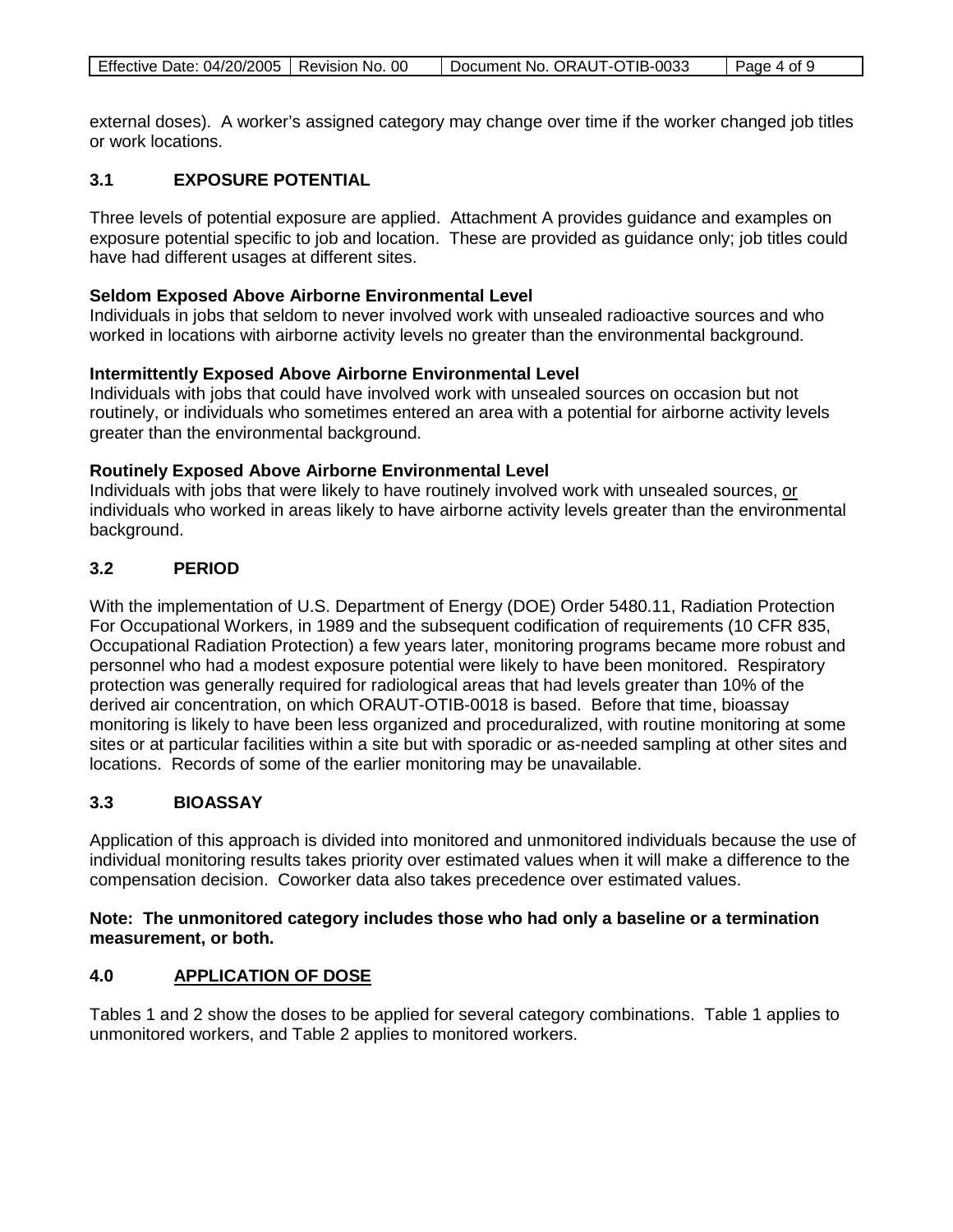| Effective Date: 04/20/2005   Revision No. 00 |  | <sup>1</sup> Document No. ORAUT-OTIB-0033 | Page 5 of 9 |
|----------------------------------------------|--|-------------------------------------------|-------------|
|----------------------------------------------|--|-------------------------------------------|-------------|

Table 1: Unmonitored Personnel

| Category | <b>Exposure Potential</b> | <b>Period</b>  | <b>Application of Dose</b> |
|----------|---------------------------|----------------|----------------------------|
|          | Seldom                    | All            | ORAUT-OTIB-0014            |
|          | Intermittent              | Before 1989    | 50% ORAUT-OTIB-0018        |
|          | Intermittent              | 1989 and later | 5% ORAUT-OTIB-0018         |
|          | Routine                   | Before 1989    | 1. Coworker data           |
|          |                           |                | 2. ORAUT-OTIB-0018         |
| 5        | Routine                   | 1989 and later | 1. Coworker data           |
|          |                           |                | 2. 10% ORAUT-OTIB-0018     |

Unmonitored categories 2 and 3: The application of 50% of the corresponding "routine" category value is based on the assumption that an individual in category 2 or 3 is intermittently exposed. Because the occupancy factor is assumed to be uniformly distributed from 0 to 1, a mean value of 0.5 is applied to the ORAUT-OTIB-0018 value (or to the 10% value in 1989 or later, resulting in a total of 5% of the ORAUT-OTIB-0018 value). The geometric standard deviation remains the same.

Unmonitored categories 4 and 5: Coworker data are applied if available; otherwise ORAUT-OTIB-0018 (or applicable fraction) is acceptable.

|  |  | Table 2: Monitored Personnel |
|--|--|------------------------------|
|--|--|------------------------------|

| Category | <b>Exposure</b><br><b>Potential</b> | <b>Period</b> | <b>Bioassay</b>                    | <b>Application of Dose</b>                |
|----------|-------------------------------------|---------------|------------------------------------|-------------------------------------------|
|          | All                                 | All           | All results $\lt$ MDA <sup>a</sup> | 1. Coworker data                          |
|          |                                     |               |                                    | 2. Missed dose determination              |
|          |                                     |               |                                    | 3. ORAUT-OTIB-0018                        |
| 2        | All                                 | All           | Incidents and/or                   | 1. IMBA application for all internal dose |
|          |                                     |               | results > MDA                      | 2. ORAUT-OTIB-0018 + assessment of        |
|          |                                     |               |                                    | positive results                          |

a. MDA = minimum detectable amount or activity; results less than those given in Table 7-1 of ORAUT-OTIB-0018 may be considered in the < MDA category.

Monitored category 1: Coworker data are considered to be the best estimate for this case. ORAUT-OTIB-0018 may be applied as an overestimate to the systemic organs in the absence of coworker data but, if it yields a POC greater than 47%, a missed dose calculation must be performed if adequate information is available. The OTIB might not be an overestimate of non-systemic organ (respiratory and gastrointestinal tract) doses, so if it yields a POC less than 50%, coworker data or missed dose must be applied.

Monitored category 2: If the application of ORAUT-OTIB-0018 plus the dose from assessment of the positive results yields a POC greater than 47%, an assessment based on the worker's bioassay must be performed if adequate information is available.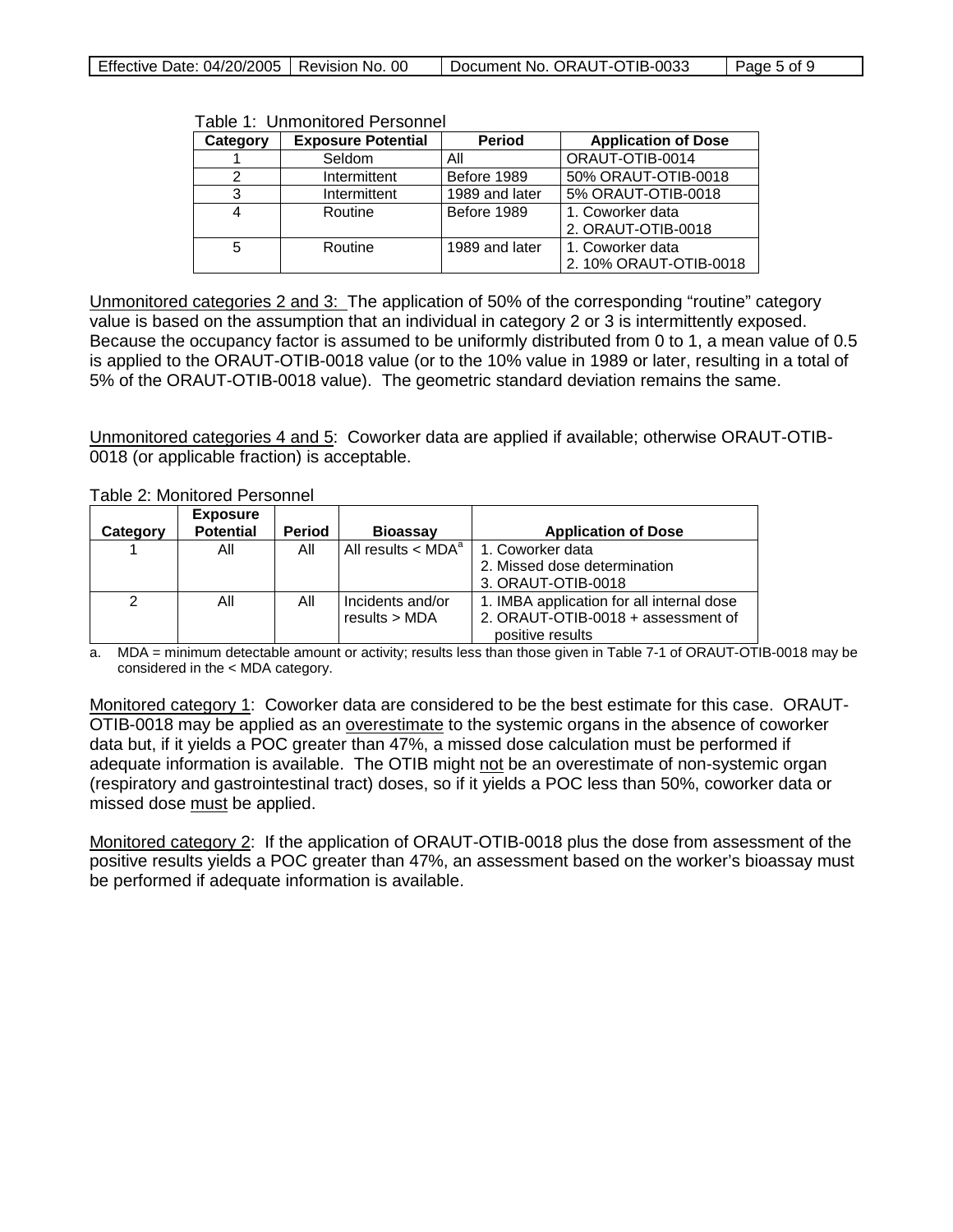| Effective Date: 04/20/2005   Revision No. 00 |  | Document No. ORAUT-OTIB-0033 | Page 6 of 9 |
|----------------------------------------------|--|------------------------------|-------------|
|----------------------------------------------|--|------------------------------|-------------|

### **REFERENCES**

- DOE (U.S. Department of Energy), 1988, "Radiation Protection For Occupational Workers," Order 5480.11, Washington, D.C., December 21.
- ORAU (Oak Ridge Associated Universities), 2004, Assignment of Environmental Internal Doses for Employees Not Exposed to Airborne Radionuclides in the Workplace, ORAUT-OTIB-0014, Oak Ridge, Tennessee.
- ORAU (Oak Ridge Associated Universities), 2005, Internal Dose Overestimates for Facilities With Air Sampling Programs, ORAUT-OTIB-0018, Oak Ridge, Tennessee.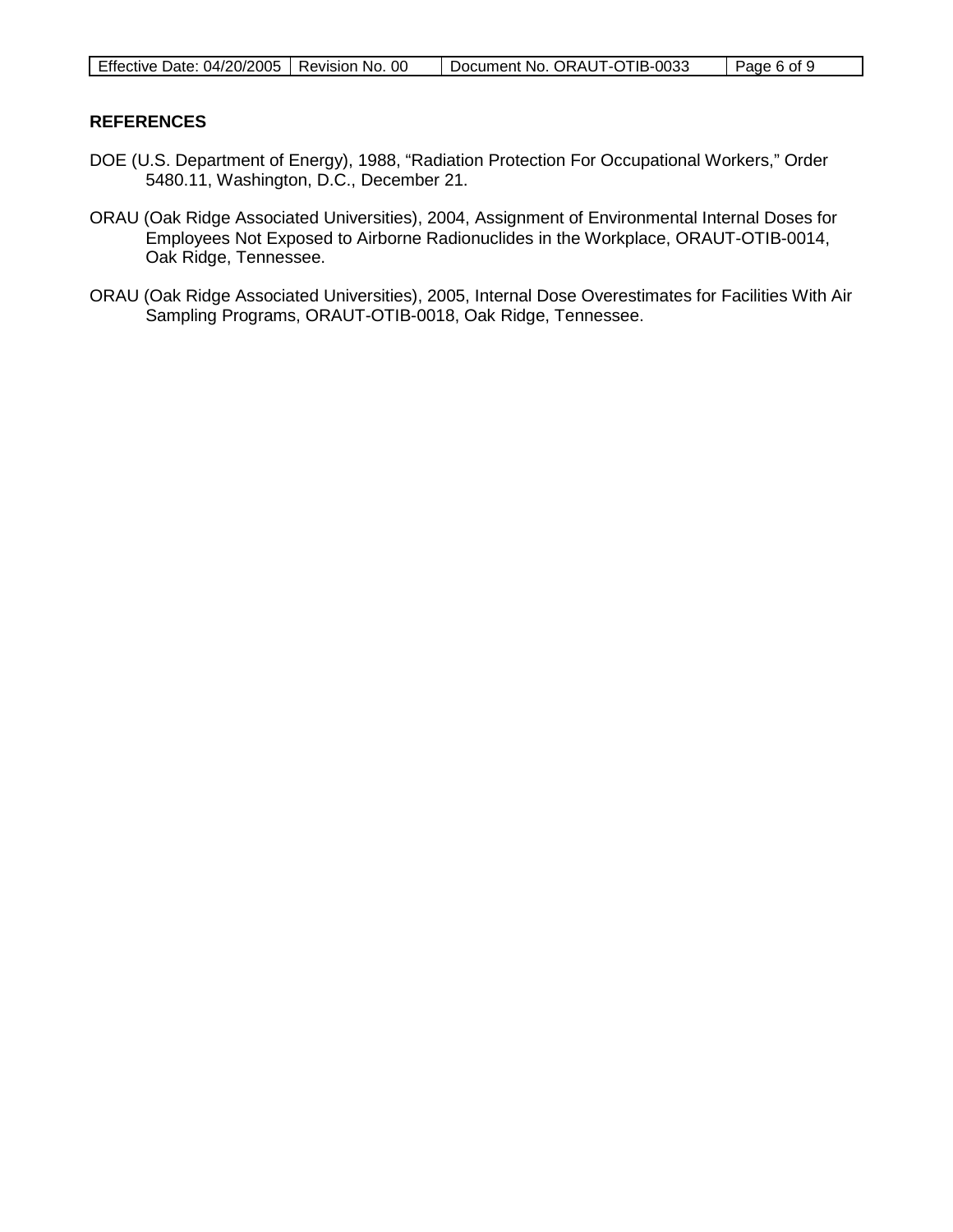## **ATTACHMENT A EXPOSURE POTENTIALS (Page 1 of 3)**

#### **Job Categories**

### **Likely** *low* **potential for work with unsealed sources**

Administrator Assistant Business systems specialist Cafeteria worker Checker Clerk Computer specialist Dispatcher

Draftsman **Groundskeeper Instructor Manager** Medical technician Office supervisor **Planner** Quality assurance specialist

Program analyst Programmer Radio operator **Recruiter Scheduler Secretary** Telephone operator

### **Possible** *some* **potential for work with unsealed sources, depending on job specifics**

- Biologist Boilermaker **Bricklayer Carpenter** Construction worker Driver **Electrician** Electronics technician Engineer Equipment operator **Firefighter**
- Foreman Foundry worker Heavy equipment operator HP analyst Instrument mechanic Insulator Ironworker **Janitor** Laborer Mechanic **Painter**
- Patrolman **Photographer Scientist** Security guard Specialist Storekeeper **Supervisor** Surveyor **Technician**

#### **Likely** *high* **potential for work with unsealed sources**

- Analytical chemist Assembly worker Chemical operator **Fabricator** Glovebox worker Health physics technician Machinist Material handler
- Metallurgist Millwright **Pipefitter** Plumber Processor Production worker Radiation monitor Radiochemist

Reactor operator **Steamfitter** Ventilation and balance operator Waste handler Welder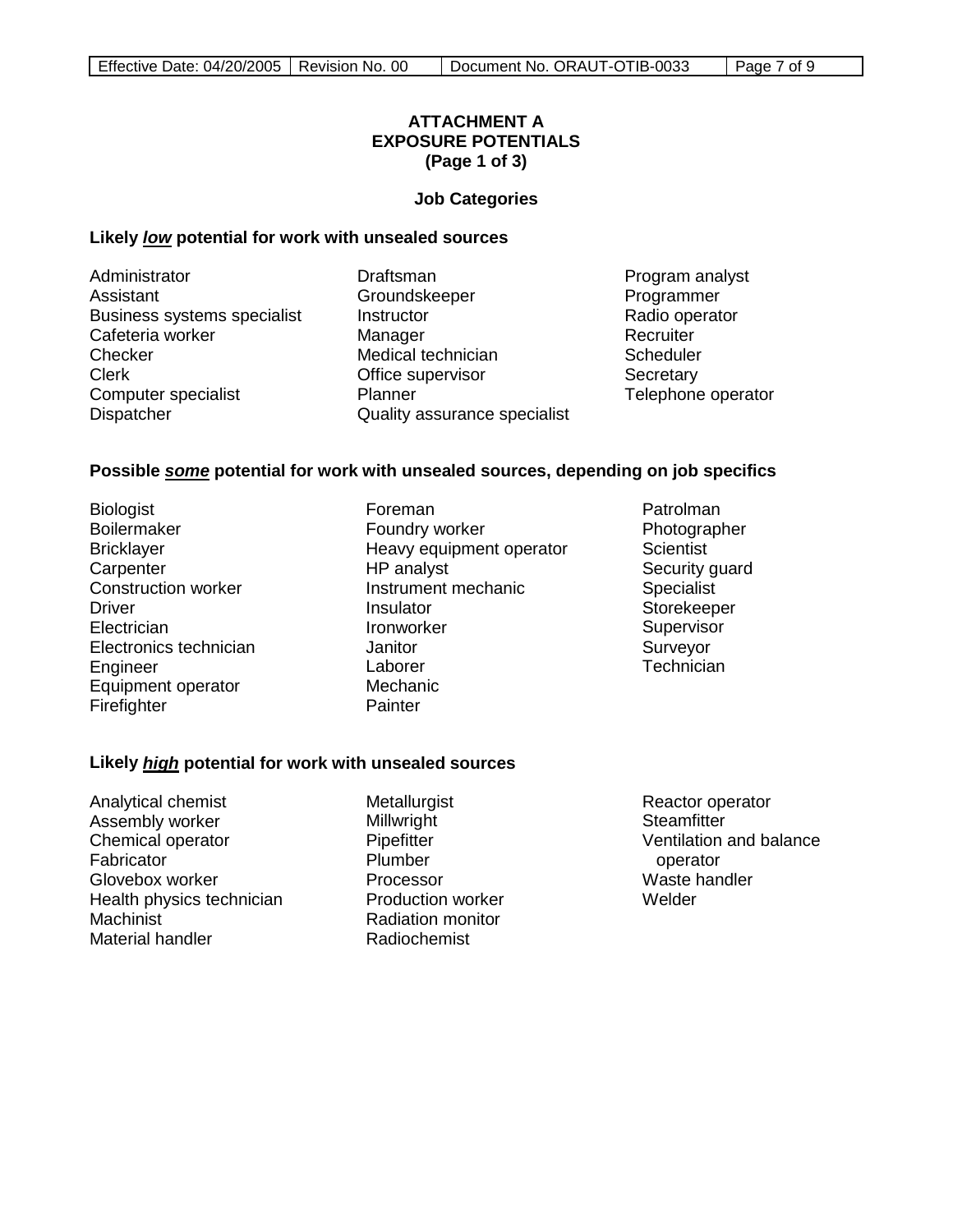## **ATTACHMENT A EXPOSURE POTENTIALS (Page 2 of 3)**

## **Example Work Locations**

#### **High Potential for Airborne Activity (alpha, beta/gamma, and/or uranium)**

- Uranium refining Fernald and Weldon Spring (natural, depleted, and enriched uranium reactor fuel and targets); Oak Ridge National Laboratory (weapons parts and highly enriched reactor fuel); K-25, Paducah, and Portsmouth Gaseous Diffusion Plants (production of  $UF_6$ feed)
- Fuel and target fabrication Highly enriched uranium: Savannah River Site 300 M Area; Hanford 300 Area
- Chemical separations facility Weapons plutonium: Hanford 200 East and West Areas (PUREX, REDOX, T and B Plants, 231-Z Plant); Savannah River Site (F Canyon complex) Uranium recycling: Hanford (UO<sub>3</sub> Plant, U Plant); Savannah River Site (H Canyon complex); Idaho National Engineering Laboratory (Idaho Chemical Processing Plant)
- Weapons component fabrication facility Plutonium: Rocky Flats; Hanford 234-5 Plutonium Finishing Plant; Los Alamos (TA-21 and TA-55)
- Weapons component fabrication facility Plutonium recycling: Rocky Flats; Hanford 234-5 Plutonium Finishing Plant; Los Alamos (TA-55) Highly enriched uranium; Y-12; Rocky Flats
- Isotope separation Uranium: K-25, Paducah, and Portsmouth Gaseous Diffusion Plants
- Reactor operations Hanford (B, D, F, H, DR, C, KW, KE, and N Reactors); Savannah River Site (R, P, K, L, and C Reactors)
- Weapons testing Test sites: Nevada Test Site; Bikini and Enewetak Atolls; Christmas and Johnston Islands; Amchitka Island; Tonopah Test Range; Salton Sea Test Base
- Weapons research and development: Los Alamos; Lawrence Livermore; Sandia (New Mexico and California)
- Uranium ore sampling Fernald and Middlesex
- Other facilities with the potential for airborne uranium or plutonium

### **Low Potential for Airborne Activity (alpha, beta/gamma, and/or uranium)**

- Chemical separations facility Tritium: Savannah River Site
- Weapons component fabrication facility Tritium including recovery and recycling: Mound; Savannah River Site (Tritium Facility), Lithium-6 deuteride including recovery and recycling: Oak Ridge Y-12
- Weapons operations Assembly and dismantlement: Sandia; Pantex; Burlington